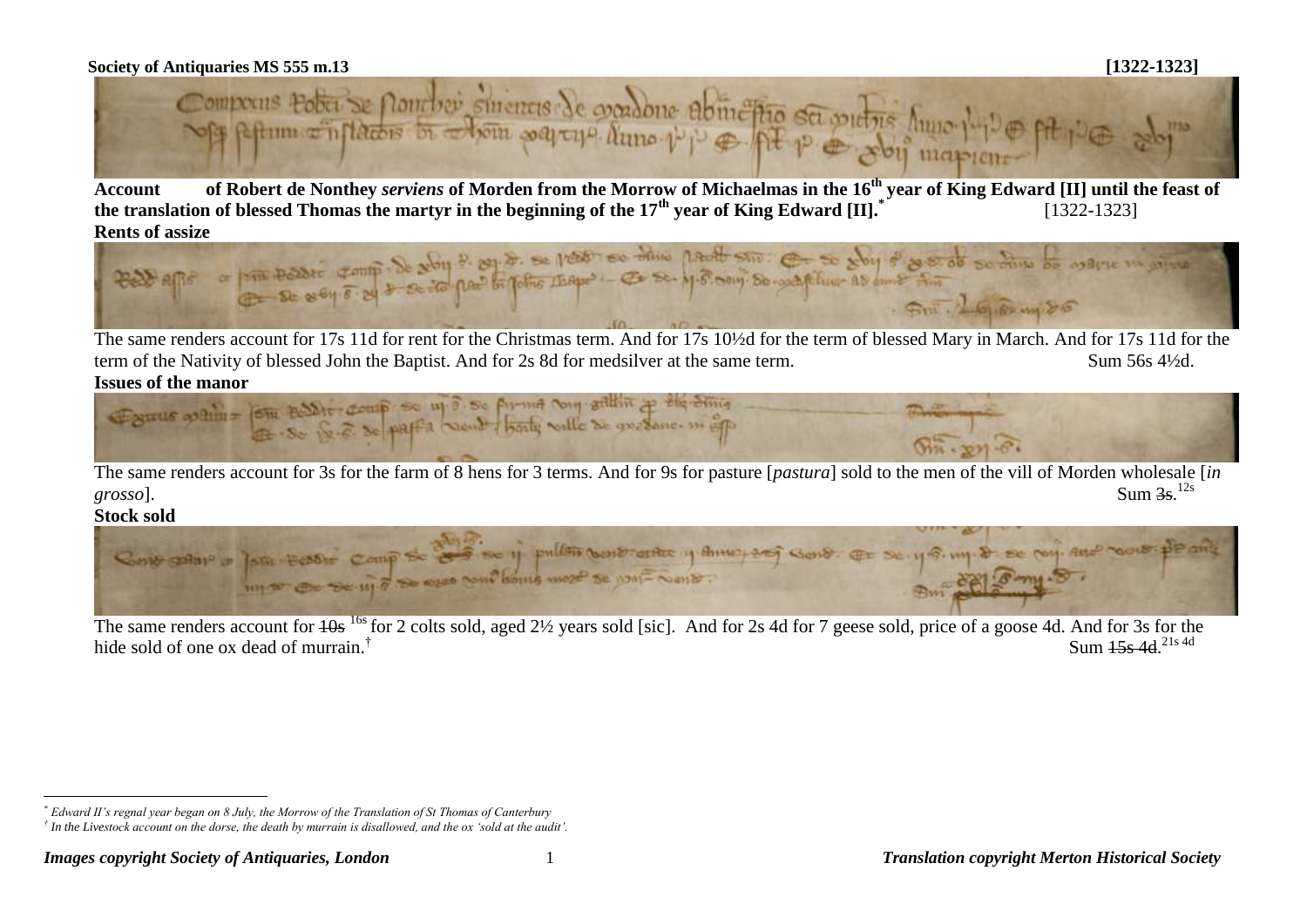### **Society of Antiquaries MS 555 m.13 [1322-1323] Fines & Profits**



The same renders account for 6s 3d for the Court held St Clement's day. And for 6d received for seizure of a certain calf of Robert Wodelond.Sum 6s 9d. **Sold at the audit** 



**Sum total of receipts £12 19s 1¼d.**

### **Expenses Surplus**



Sum 60s.



The same accounts in rent paid to J de Kenwardesle for a half year<sup>3 terms</sup> 3s. In acquittance of rent of John Huberd <sup>beadle</sup> for the same terms 18d. Sum 4s 6d.

### **Cost of ploughs**



*‡ see WAM 27306*

 $\overline{a}$ 

*Images copyright Society of Antiquaries, London* 2 *Translation copyright Merton Historical Society*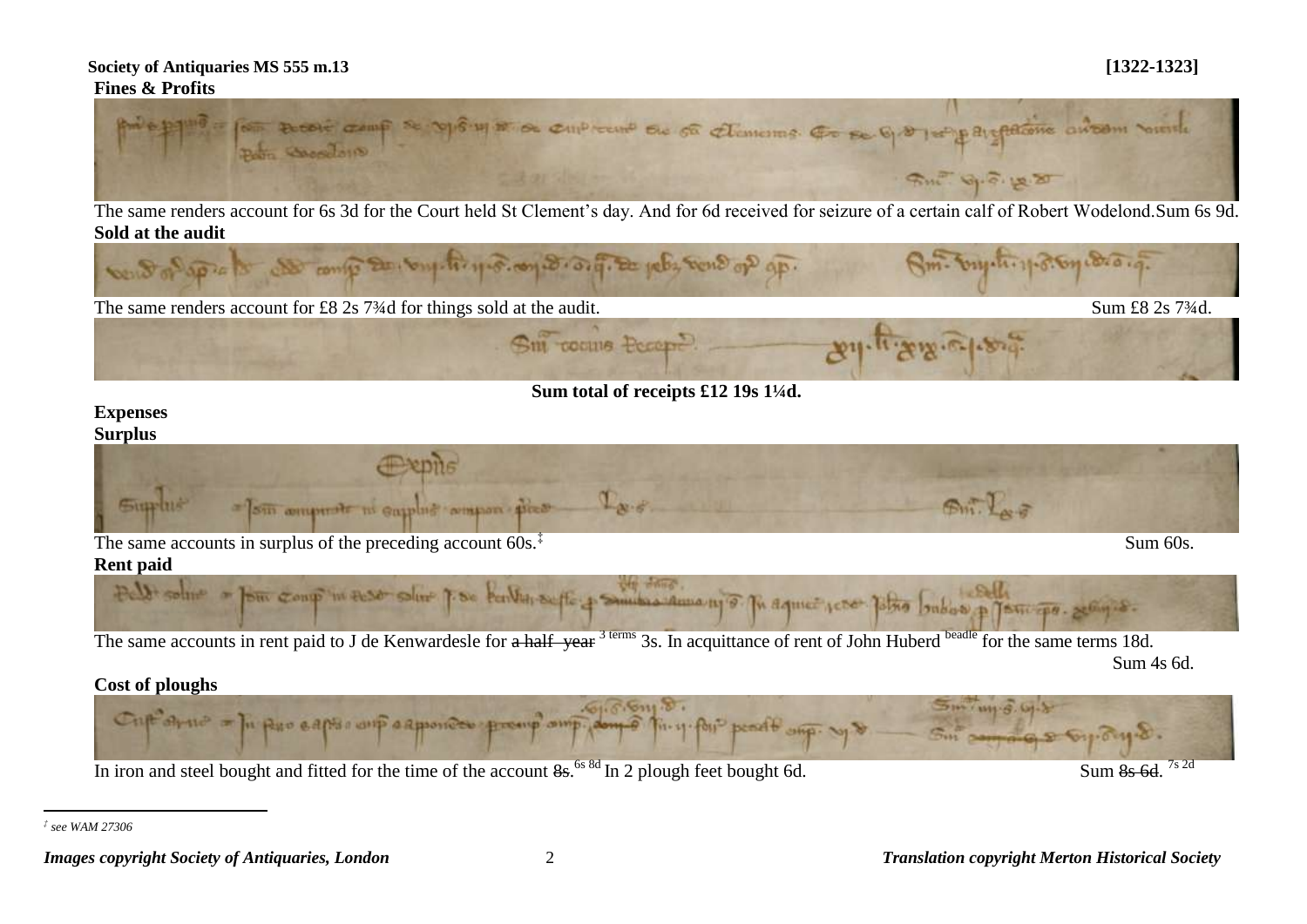### **Society of Antiquaries MS 555 m.13 [1322-1323] Cost of carts**



In 8 clouts bought with nails for carts 8d. In grease bought 3d. In shoeing 2 horses 12d. In treating [*marescall'*] one infirm horse 6d. Sum 2s 5d.



In stipend of 1 man roofing the barn and byre [*bovarium*] by piece-work wholesale§ in various places [*per diversa loca*], 4s 3d. In stipend of one carpenter repairing the cattle shed [*domo bovic'*] for 3 days 12d. In 300 laths bought for the same 8d. In 600 lath nails bought for the same 4d. In studnails [*stantisnails*] bought 1d. In withies bought 4d. Sum 6s 8d. Sum 6s 8d.

**Mill costs**



In 2 boards bought for the mill 4d. In 50 spike-nails [*spikyngs*] bought for the same 1½d. Also in 4 other lesser [*minut'*] boards bought 2d. In timber bought for the mill 18d. Sum 2s 1<sup>1/2</sup>d.



In 2 bushels salt bought for servants' pottage 16d.<sup>12d</sup> In expenses of 18 men with their 9 ploughs for 1 day's boonwork at the winter sowing, with expenses of R the *serviens*, the beadle and dairyworker and smith 2s 10d. In expenses of the same for 1 day's boonwork at the Lenten sowing 2s 10d. In expenses of household servants for Christmas and Easter Days  $3s$ . <sup>2s 6d</sup> In making 1 new ditch at Le Mersse by piece-work 20d. In carrying 16 quarters wheat and 8 quarters oats beyond the water at Lambeth [*Lamhuth'*] 14d.<sup>\*\*</sup> Sum 12s 8d.<sup>9s 2d</sup>

 $\overline{a}$ *§ ie not at a daily rate.*

<sup>\*\*</sup> A total of 36 quarters of wheat, 6 quarters barley and 8 quarters oats were delivered to the grange at Westminster Abbey, of which the remaining 20 quarters wheat, 6 quarters barley were delivered by 'carrying services'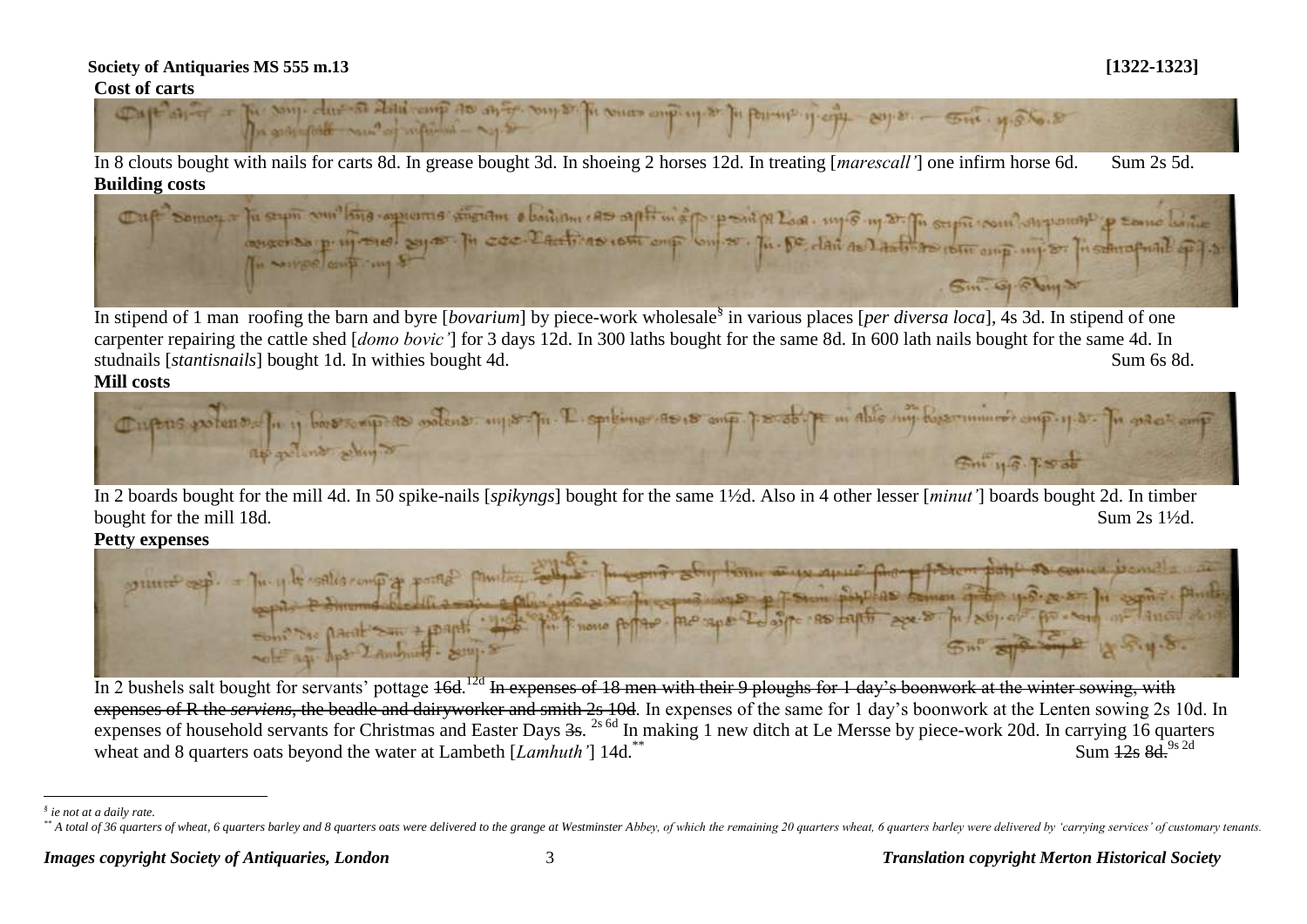

In threshing 58 quarters 6 bushels wheat, 4½ quarters curall of the same, 1 quarter mixstillio, 12 quarters 6 bushels beans, 4 quarters 2 bushels peas and vetches 18s, taking for a quarter per 9 bushels 3d. In threshing 6 quarters barley 10¾d, viz for a quarter per 9 bushels 2d. In threshing 64 quarters  $1\frac{1}{2}$ bushels oats by piece-work 4s 9d, viz a quarter per 9 bushels for 1d. Sum 23s 7<sup>3</sup>/4d.

### **Stipends**



In stipend of R the *serviens* for the time of the account 10s. In stipend of 1 carter, 4 ploughmen for the same time 7s 6d, viz for each of them 18d. In



### **Corn bought**

 $\overline{a}$ 

In 2 quarters 1 bushel barley bought for seed 17s, price of a quarter 8s. In 2 quarters [blank] corn bought for servants' livery 8s, price of a quarter 4s. Sum 25s.

### **Livestock bought**

In 1 ox bought 15s. Sum 15s. **Expenses of visitors**



In expenses of the bailiff for his comings 13s 11d by 3 tallies. In expenses of W Bissop for his comings 12d by tally. Sum 14s 11d.

*<sup>††</sup> The yearly rate of stipend was normally 4s 6d for each ploughman and carter, and 3s 6d for a dairyworker. The largest payment was made in the autumn term.*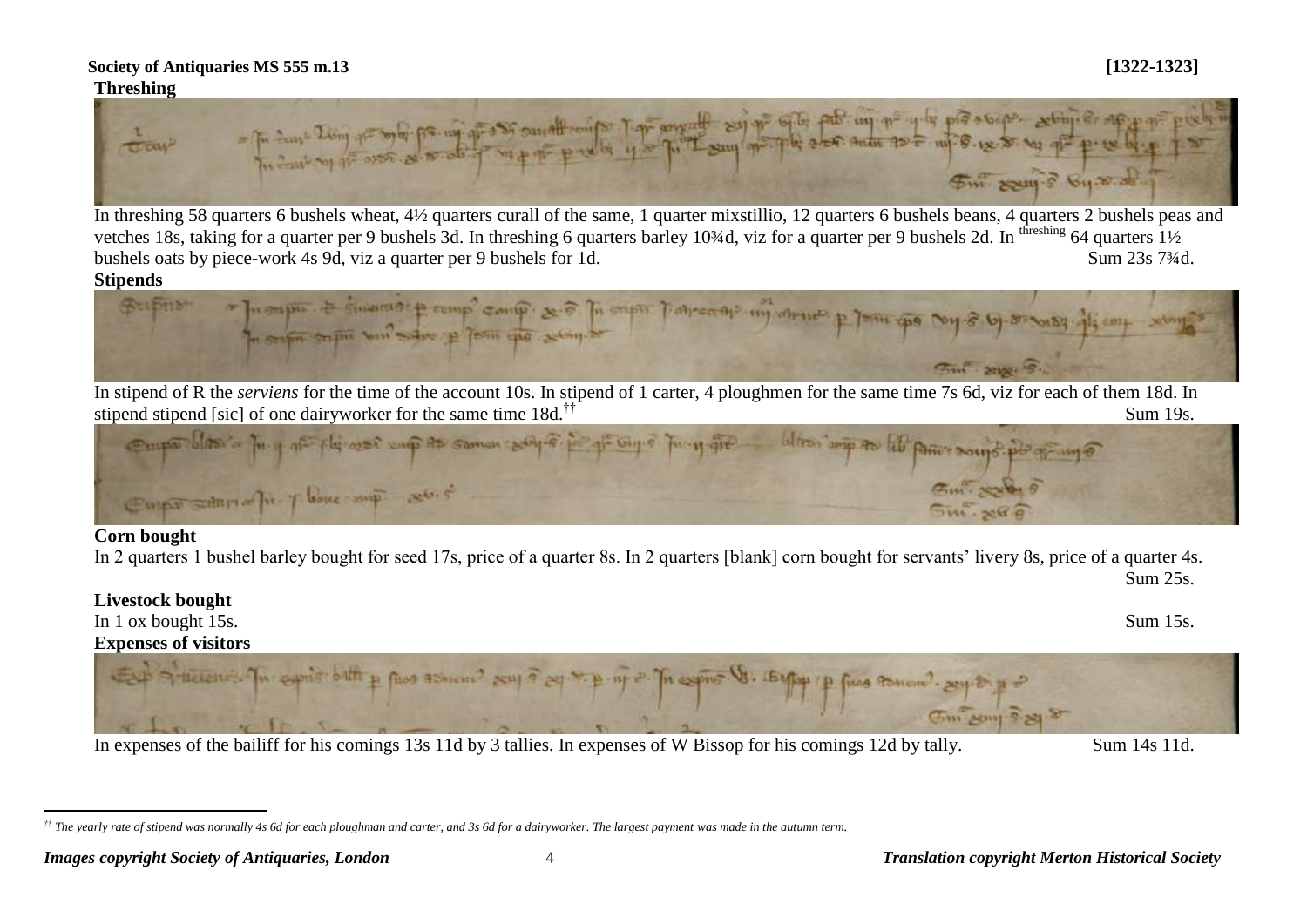ant l **CONTRACTOR DOPENSIONER** SOUR SAME DE 2 MOUTAIN Also delivered to the reeve after himself 29s 7d by tally and indenture.<sup>‡‡</sup> Sum 29s 7d. Sur a copia a lite police por 6-11 Stat -Sur sebra quiette support support en peu composition de existence de que en la parte et de dinne Sit Erbra Com. h. wing 8. 0.8. - A quile alloc a bosy of property and no highne and pollipm. aber i. Suy, que le de la Suente Selfin que figure aplitar de poins a fandelar este après agulles par partes - I quite allow as p priore a connecte m'esprito p longo a bona tim of no this emission. one ap only opened a supplied? She do Di \_ A ar so the days. La de \_ O me lit pa De Capitant pulled in morrison

### **Sum of all expenses and deliveries** £10 19s 2<sup>1</sup>/4d. And so he owes 39s 11d.

Also he owes £6 12s 10d for the remainder of his account for the issues of the church of Morden for year 16.<sup>§§</sup> Sum owed together £8 12s 9d. Also he owes 20d for one old leaden seal/vessel/amount of lead [*plumbo*] which he had received by indenture and which he has not delivered to the reeve after himself. Sum owed £8 14s 5d. Of which there is allowed to him 72s for 6 quarters barley and 8 quarters oats delivered to the keeper of the granary of Westminster which was disallowed because he did not show the tally written nor sealed which afterwards he showed.<sup>\*\*\*</sup> And so he owes102s 5d. Of which is allowed to him by the prior and convent in chapter for his long and good service and for everything surcharged [*superonerat*] and disallowed 42s 5d.<sup>†††</sup> And so he owes net 60s. Which he delivered to brother Ranulph de Westbury by 1 tally in year 17.

 $\overline{a}$ 

*<sup>‡‡</sup> See the memorandum and inventory on membranes 9 and 11.*

*<sup>§§</sup> see membrane 12 for the Rectory account.*

*<sup>\*\*\*</sup> see Barley and Oats accounts on recto.*

*<sup>†††</sup> This allowance only covered £5 14s 4d of a total of £8 2s 7¾d sold at the audit, not 'everything surcharged'.*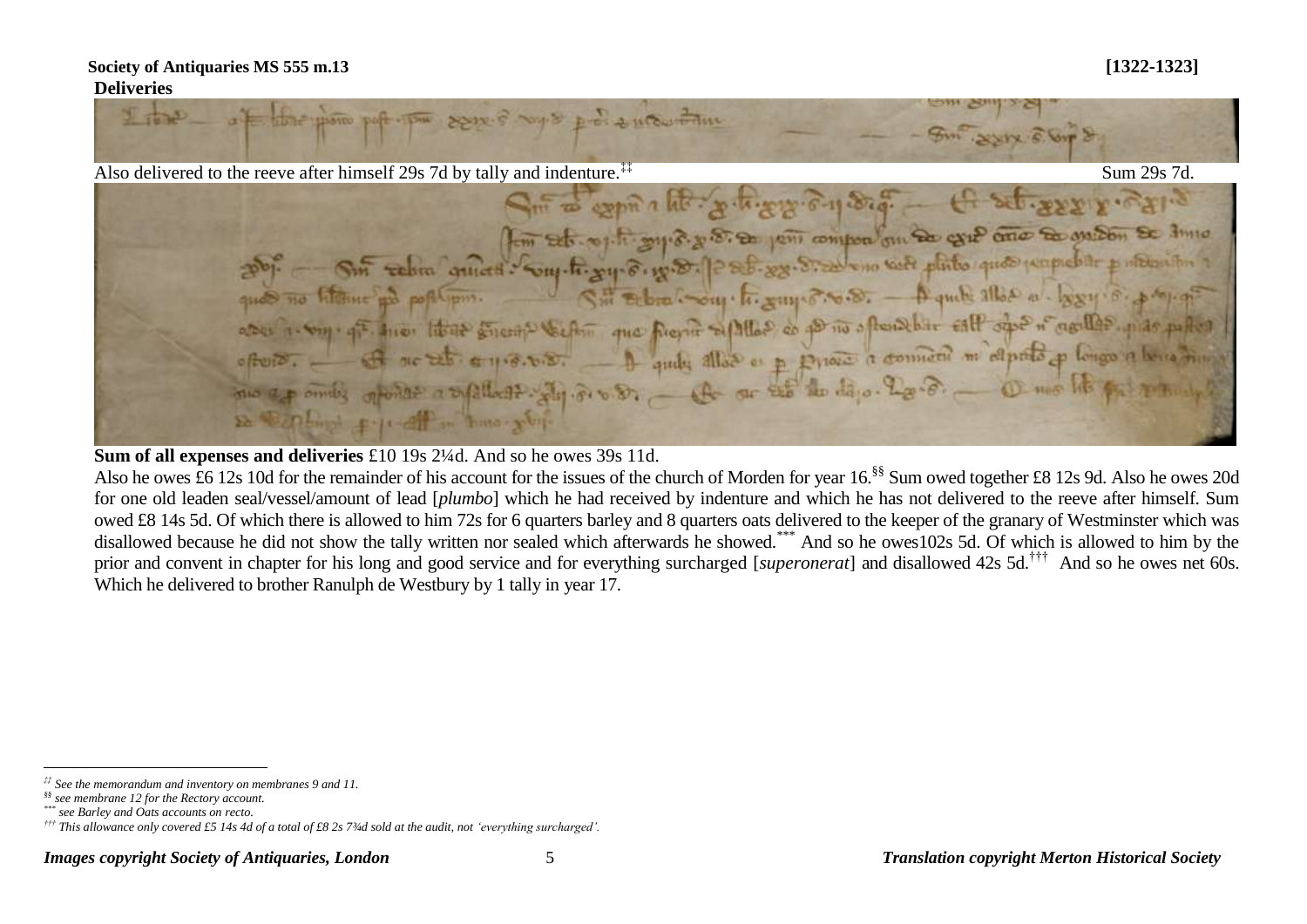### **Issues of the Grange**



Of which In sowing over 64½ acres land, 16 quarters 1 bushel by tally. In customary payment to the sower 1 bushel. Also in seed for servants' livery 2½ quarters curall. In livery of Robert the *serviens* from Michaelmas] until the feast of the translation of blessed Thomas the martyr for 40 weeks, 5 quarters, taking a quarter for 8 weeks. Also delivered to the keeper of the grange of Westminster 36 quarters by 1 tally. Also delivered to the reeve after himself 1<sup>1</sup>/<sub>2</sub> quarters of that remaining in the granary by indenture.<sup>‡‡‡</sup> In maslin for servants' livery 2 quarters curall. In sale at the audit 2 quarters for 20s. Sum as above. And it balances.

**Mixstillio**  at 2-fold The same renders account for 1 quarter mixstillio of issue threshed by piece-work. And for 1 quarter surcharged as he answered for 2-fold. And accounted in sowing over 4 acres.<sup>1</sup> quarter And in sale at the audit 1 quarter for 8s. And none remains.

 $\overline{a}$ *‡‡‡ See the memorandum and inventory on membranes 9 and 11.*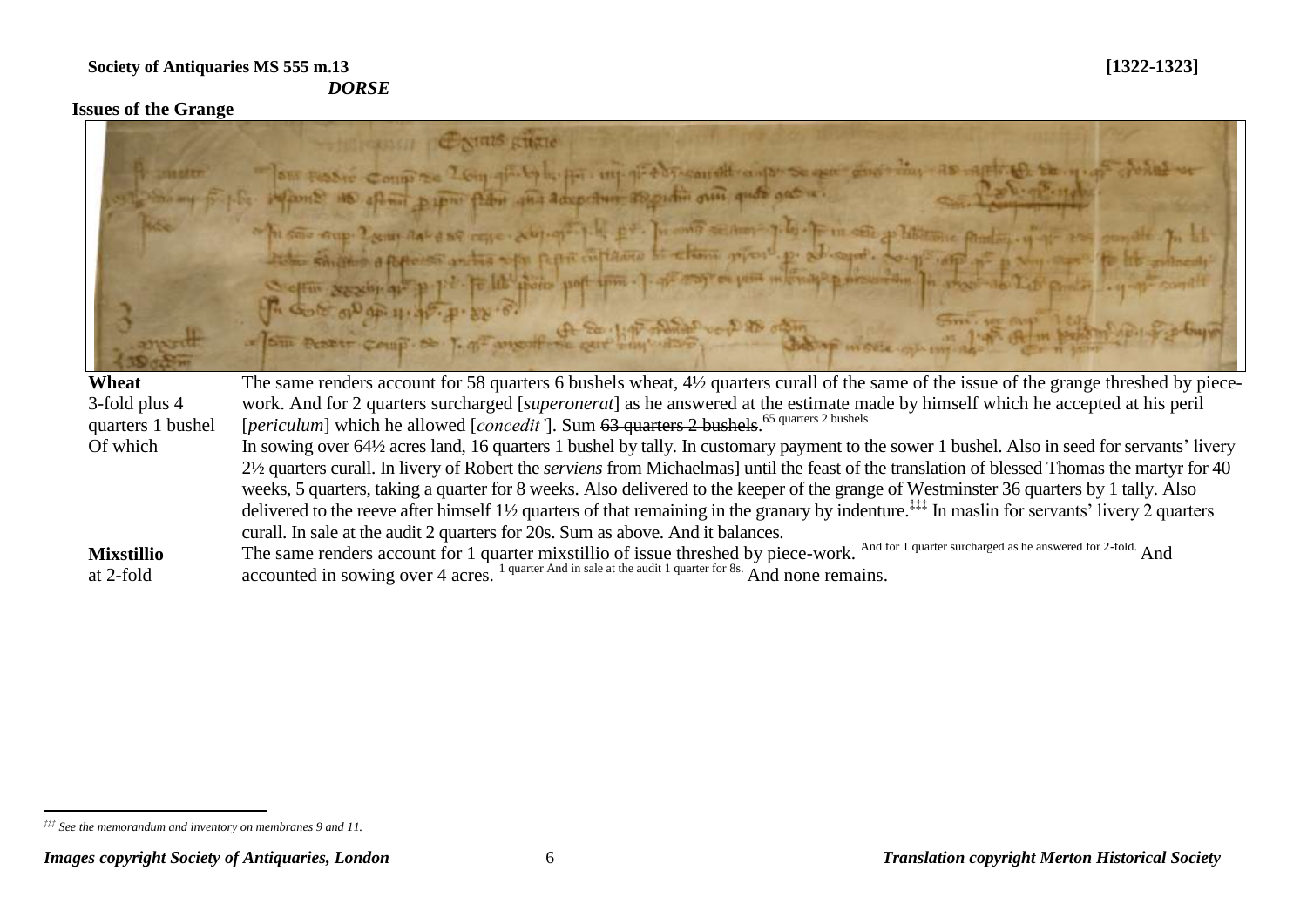# **Society of Antiquaries MS 555 m.13 [1322-1323] SE ASSAULT Beans** The same renders account for 12 quarters 6 bushels beans of issue threshed by piece-work. Sum 12 quarters 6 bushels. 4-fold minus 1 quarter 2 bushels Of which In planting over 7½ acres 3 quarters 6 bushels. In maslin for servants' livery 8 quarters 6 bushels. Also delivered to the reeve after himself from that remaining in the grange as appears by indenture 2 bushels.**§§§** Sum as above. And it balances. The same renders account for 4 quarters  $\overline{2}$  bushels peas and vetches of issue of the grange threshed by piece-work. And for 1 quarter 6 bushels charged **Peas & Vetches** at 3-fold

as he answered at 3-fold.  $Sum 4 quarters 2 bushels.$ <sup>6 quarters</sup>

Of which In sowing over  $7\frac{1}{2}$  acres 1 quarter 7 bushels. In maslin for servants' livery 2 quarters 3 bushels. In sale at the audit 1 quarter 6 bushels for 11s 8d. Sum as above. And it balances.

**Barley**  2½-fold plus 1½ bushels The same renders account for 6 quarters barley of issue threshed by piece-work. And for 2 quarters surcharged as he answered at estimation aforesaid. And for 2 quarters 1 bushel of purchase. Sum 8 quarters <sup>10</sup> quarters 1 bushel.

Of which In sowing over 4 acres land, 2 quarters. In customary payment to the sower 1 bushel. Also delivered to the keeper of the granary of Westminster 6 quarters by 1 tally. In sale at the audit 8 quarters for 64s. Sum as above. And it balances.

 $\overline{a}$ *§§§ See the memorandum and inventory on membranes 9 and 11.*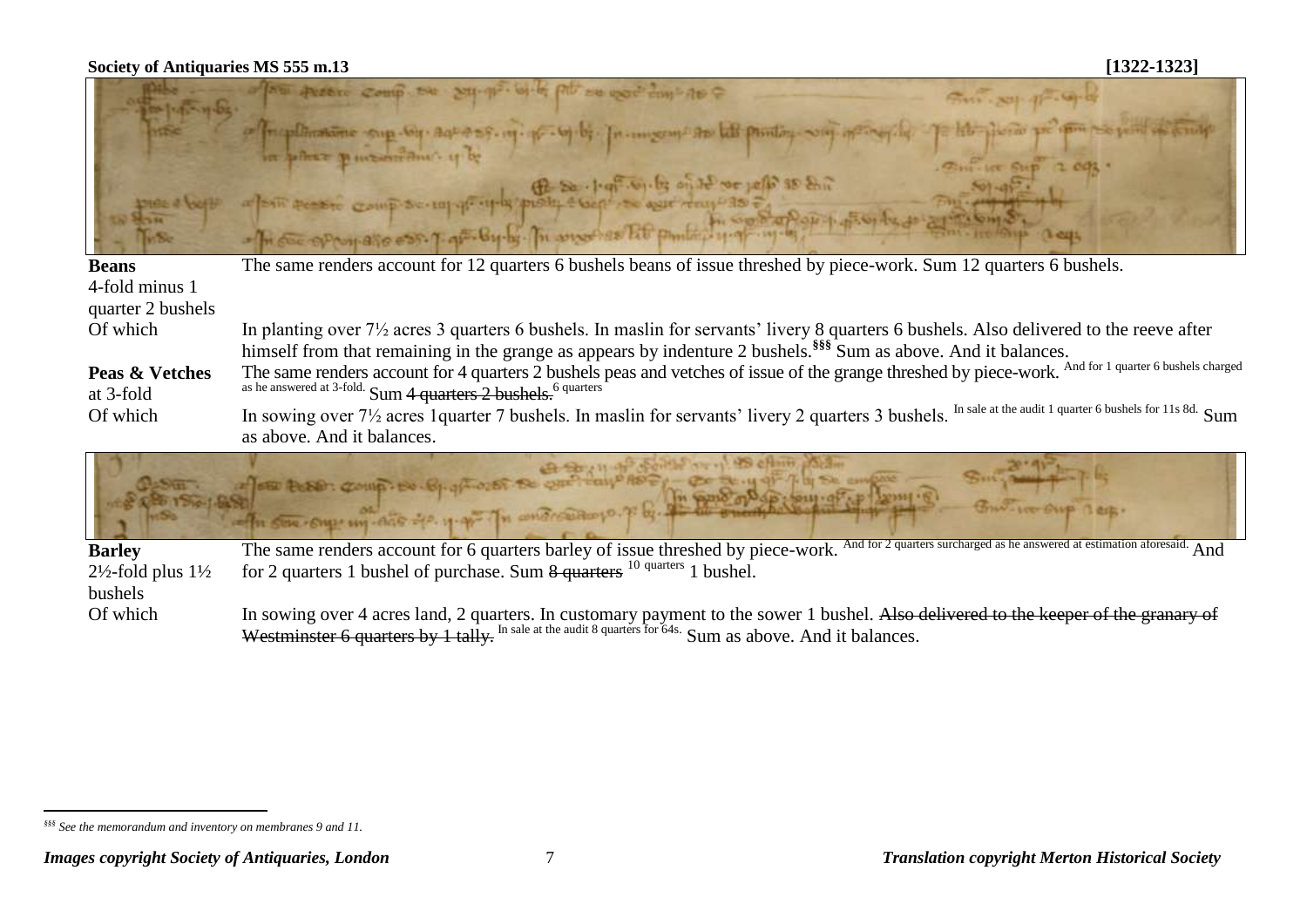| <b>MAGGE</b><br>4550               | POST COUP OF TEM 4 14 15 20 SHOW DE DEEP BOYP ADE. - OF DE UNIVERSITY SPANIE IN ORIE 10 poting bon<br>moth make the popular or able to the mother to all mother<br>on In Europy. Lay saim so the ages of the fire of the state of the physical part of posted from the state of the state of the state<br>a ste pool ent note mi de amarina de pour p. inj. p. nome, com que que esq q p. op. p note: sq le p p.<br>- Retrain to the population of the Contract of the Company of the contract of the company of the state of the contract of<br>By your fin pilote loss popular might? my me to let photos pro upon so your mighting p mises and ly the process ports<br>- Sony - 95. 201 . 62 . 25 . 27 . 201 . 10 . 20 . 20 . 11 . 20<br>CUOST! |
|------------------------------------|----------------------------------------------------------------------------------------------------------------------------------------------------------------------------------------------------------------------------------------------------------------------------------------------------------------------------------------------------------------------------------------------------------------------------------------------------------------------------------------------------------------------------------------------------------------------------------------------------------------------------------------------------------------------------------------------------------------------------------------------------|
| Oats                               | The same renders account for 64 quarters 11/2 bushels <sup>64 quarters 11/2</sup> bushels [sic] oats of issue threshed by piece-work. And for 4 quarters by                                                                                                                                                                                                                                                                                                                                                                                                                                                                                                                                                                                        |
| 3-fold plus 3<br>quarters 1 bushel | estimation in sheaves for ox fodder. And for 5 quarters 6½ bushels surcharged as he answered by estimation aforesaid. Sum 68 quarters<br>$\frac{11}{2}$ bushels. <sup>74 quarters</sup>                                                                                                                                                                                                                                                                                                                                                                                                                                                                                                                                                            |
| Of which                           | In sowing over 611/2 acres land 30 quarters 61/2 bushels. In making meal for servants' pottage 2 quarters. In fodder for 2 carthorses from                                                                                                                                                                                                                                                                                                                                                                                                                                                                                                                                                                                                         |
|                                    | Michaelmas until the feast of St John before the Latin Gate for 219 nights, $13$ quarter $5\frac{1}{2}$ bushels, $12$ quarters $6\frac{1}{2}$ bushels taking per night $\frac{1}{2}$<br>bushel. "*** In draught horse fodder from Christmas until the day of the Annunciation of blessed Mary for 89 nights, 8 quarters 21/2                                                                                                                                                                                                                                                                                                                                                                                                                       |
|                                    | bushels 1 peck, taking per night 1/2 bushel 1 peck. Also delivered to the keeper of the grange of Westminster 8 quarters by 1 tally. because<br>tally not written fifth In expenses of the bailiff for his coming 7½ bushels by 3 tallies. In expenses of William Bissop for his coming ½ bushel                                                                                                                                                                                                                                                                                                                                                                                                                                                   |
|                                    | by 1 tally. In ox fodder by estimation in sheaves 4 quarters. Also delivered to the reeve after himself from that remaining in the granary<br>by indenture 2 bushels. <sup>22</sup> In sale at the audit 14 quarters 6 bushels 1 peck for 44s 4d, price of a quarter 3s. Sum and it balances.                                                                                                                                                                                                                                                                                                                                                                                                                                                      |
|                                    | But where of one away comp to properties we get woled . De of in my at it punting                                                                                                                                                                                                                                                                                                                                                                                                                                                                                                                                                                                                                                                                  |
|                                    |                                                                                                                                                                                                                                                                                                                                                                                                                                                                                                                                                                                                                                                                                                                                                    |

**Issue of the mill** The same renders account for 10 quarters corn of the issue of the mill. And accounted in maslin for servants' livery.

 $\overline{a}$ 

*<sup>\*\*\*\*</sup> 12 quarters 6½ bushels = 205 nights @½ bushel per night.*

*<sup>††††</sup> see balance at foot of recto.*

*<sup>‡‡‡‡</sup> See the memorandum and inventory on membranes 9 and 11.*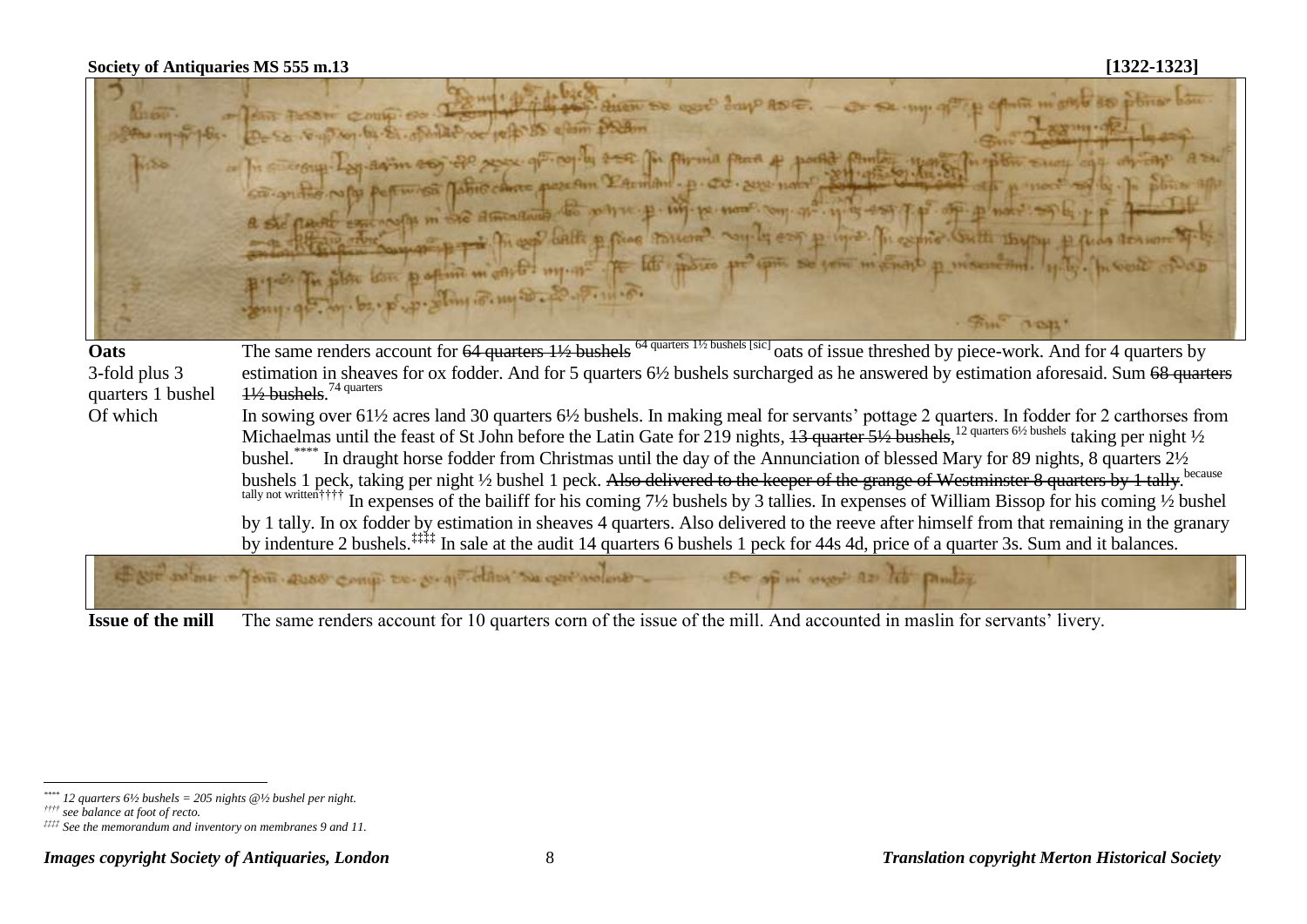| <b>The Second</b><br>i es | of the ESU coup so multiple das so com of plas: Or se a mise cont soit. Or se if no cont po long no typis palay<br>Tu librarie p mings. my paming anno anno se protino em fu desse de obien<br>Sup of the screen Theodore of said a paramaic point public description of the<br>$\frac{1}{2}$ and $\frac{1}{2}$ and $\frac{1}{2}$ and $\frac{1}{2}$ |
|---------------------------|-----------------------------------------------------------------------------------------------------------------------------------------------------------------------------------------------------------------------------------------------------------------------------------------------------------------------------------------------------|
| <b>Livery</b>             | The same renders account for 4 bushels 1 peck corn of the remaining from the preceding account. <sup>§§§§</sup> And for 10 quarters of issue of the                                                                                                                                                                                                 |
|                           | mill. And for 2 quarters curall wheat, 8 quarters 6 bushels beans, 2 quarters 3 bushels peas and vetches. And for 2 quarters corn of purchase                                                                                                                                                                                                       |
|                           | and mixed for servants' livery. Sum 25 quarters 5 bushels 1 peck.                                                                                                                                                                                                                                                                                   |
| Of which                  | In livery of 1 carter, 4 servant ploughmen from Michaelmas until the feast of St Peter ad Vincula, translation of St Thomas for 18 weeks 5                                                                                                                                                                                                          |
|                           | days, for 40 weeks 21 quarters 7 bushels, <sup>20 quarters</sup> each taking a quarter per 10 weeks. In stipend of 1 dairyworker also making servants' pottage, from Michaelmas until the feast of St Margaret for 42 weeks, for the sa                                                                                                             |
|                           |                                                                                                                                                                                                                                                                                                                                                     |
|                           | weeks. Also delivered to the reeve after himself from that remaining in the granary 2 bushels <sup>2 quarters 1/2</sup> bushel by indenture. <sup>*</sup><br>Sum as                                                                                                                                                                                 |

above and it balances.

 $\overline{a}$ 

*<sup>§§§§</sup> see WAM 27306.* 

<sup>\*\*\*\*\*</sup> See the memorandum and inventory on membranes 9 and 11, where it is stated to be in the mill [in molendino]. Membrane 11 has 2 quarters  $\frac{y}{2}$  bushel as here; membrane 9 has 21/2 quarters. 2 quarters 21/2 bushels *total given here.*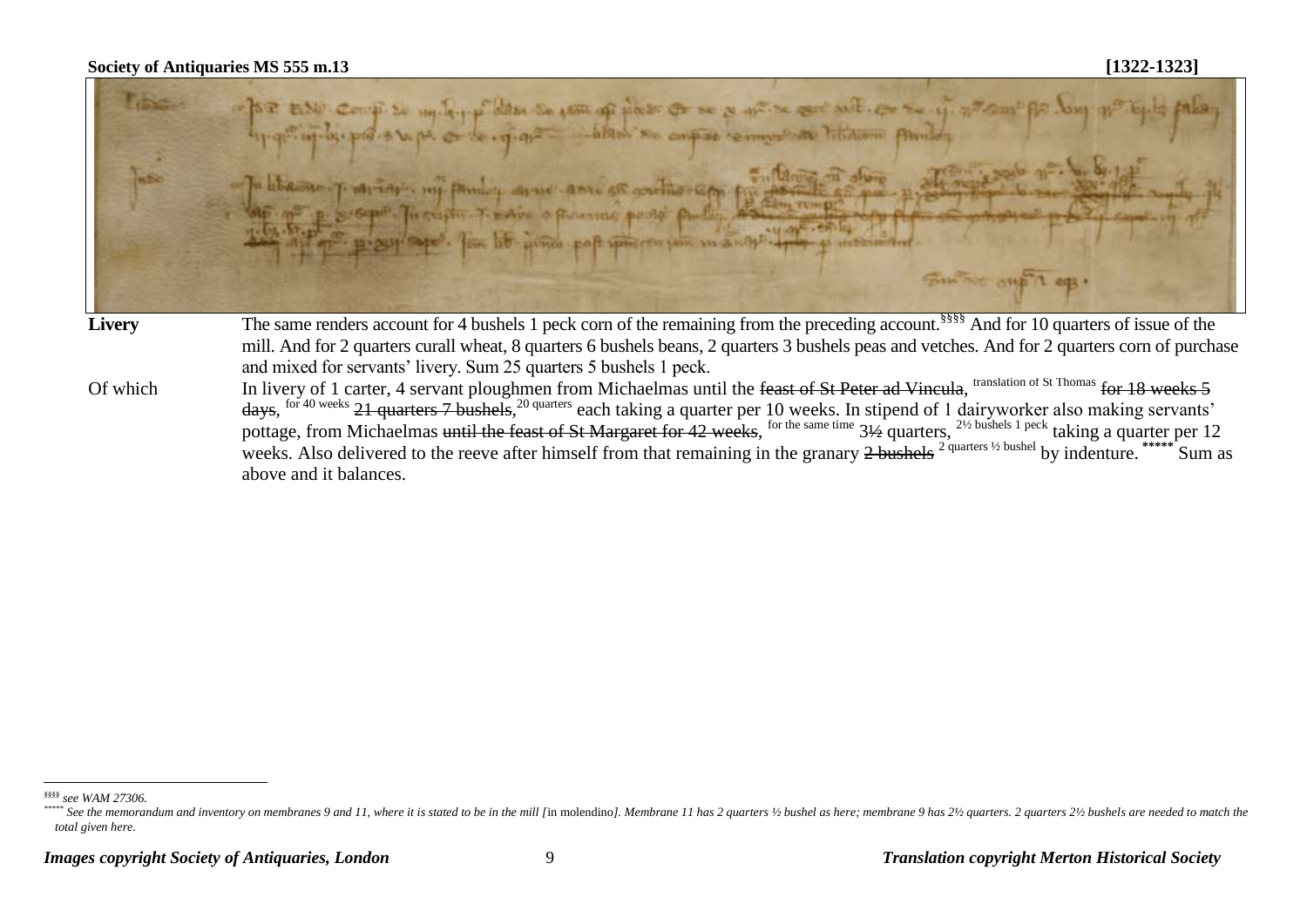|                       | Gannan                                                                                                                 |
|-----------------------|------------------------------------------------------------------------------------------------------------------------|
| <b>J-1110</b>         | of SAD Poster Compi So y of Archit De Dun<br>$Q = \frac{1}{2}$ and $\frac{1}{2}$                                       |
| 相称                    | En tem by ami brise que finnent<br>a Di Peddi Comp Su. Gif applish tuff                                                |
| puller                | Co appo m'oanot a sigem<br>- Brie Bess Comp. Se 17-pullar se jono revice. y. Annoy asy.                                |
| pstlidm               | Geograph y pullition work ] famelt<br>conform test comp. De y pullare cabe y Amoy Se joint                             |
| Allian                | Co port. M. pullan formele<br>after that comp. Se y fullin come f. sum Se pont                                         |
| millin                | Or pom -1. puttraight.<br>a four toda comp. So.1. pullan so cent spelame                                               |
| <b>Horses</b>         | The same renders account for 2 carthorses from the remaining. And there remain 2 horses.                               |
| <b>Draught horses</b> | The same renders account for 7 draught horses from the remaining. And there remain 7 draught horses, of which 4 mares. |
| <b>Colts</b>          | The same renders account for 2 colts from the remaining aged 2½ years. And accounted in sale. And none remains.        |
| <b>Colts</b>          | The same renders account for 2 colts aged 2 years from the remaining. And there remain 2 colts of which 1 female.      |
| <b>Colts</b>          | The same renders account for 2 colts aged 1 year from the remaining. And there remain 2 female colts.                  |
| <b>Colts</b>          | The same renders account for 1 colt of issue this year. And there remains 1 male colt.                                 |
| $G$ osse $\theta$     | cofform. Pass comp. Se pony. Why see Firm - Qr se.y. When Asimar - Or Se. ploone Se any<br>$g_{\rm min}$ 24            |
| Horste                | In conte of opplies prayer.<br>$Sm:T = \mathbb{C} \times \mathbb{P}$ , gelsong                                         |
|                       | or form 18.88 Conf Se y. Count of you<br>Et opporto materiale of holy _____ Et of your                                 |
| Oxen                  | The same renders account for 8 oxen from the remaining. And for 2 steers added. And for 1 ox of purchase. Sum 11.      |
| Of which              | In murrain 1. In sale at the audit 1 ox, for 12s, ††††† Sum 1. And there remain 10 oxen.                               |
| <b>Steers</b>         | The same renders account for 2 steers from the remaining. And accounted in adding with oxen. And none remains.         |

 $\overline{a}$ *††††† The sale of its hide is recorded under Stock sold on the recto.*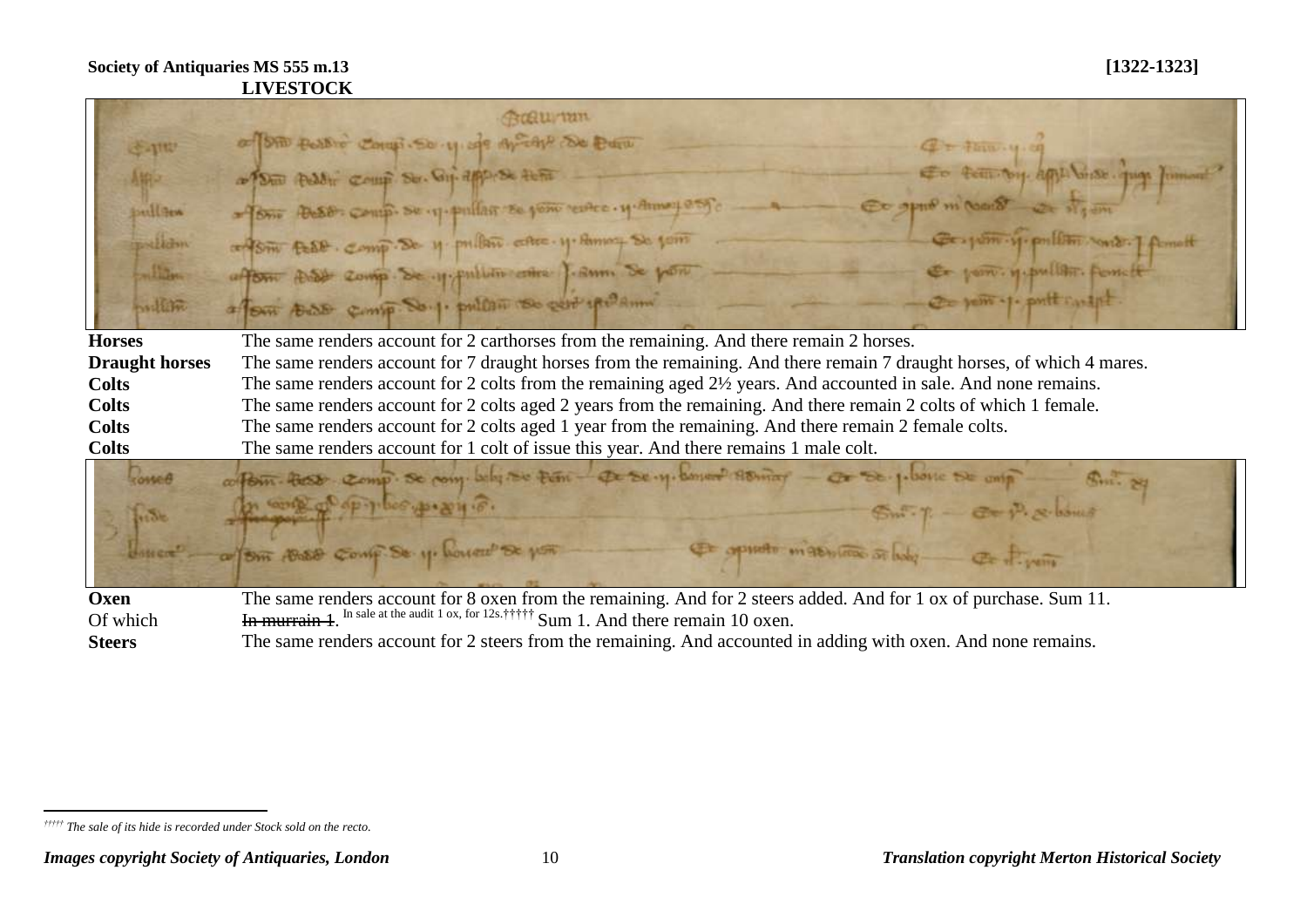$\blacksquare$ 

| $\lim_{n\to\infty}$                                    | a form too comp. So-y, audity, my polition of so evening to the entire to see y stop is out.<br>Fine, Slan                     |
|--------------------------------------------------------|--------------------------------------------------------------------------------------------------------------------------------|
| $\mathcal{L} = \mathcal{N}_{\mathcal{L}(\mathcal{G})}$ | of the capital better with property for comer cong.<br>Shill & Friends Septem Contras Andicap                                  |
| $-315.78$                                              | offens your comp so comp aller se por or su x.so plat<br>This - Non                                                            |
| 32                                                     | The librar colored Supon. & po<br>Er yon - Gut ant                                                                             |
| Geese                                                  | The same renders account for 2 ganders, 4 breeding females, and for 10 geese, from the remaining. And for 32 of issue. Sum 48. |
| Of which                                               | In expenses of the bailiff 3 by 2 tallies. In sale 7. Sum 10. And there remain 38, of which 2 ganders, 4 breeding females.     |
| <b>Hens</b>                                            | The same renders account for 8 hens from the remaining. And for 10 from rent. Sum 18.                                          |
| Of which                                               | Delivered to the cellarer at Westminster 10 by tally. And there remain 8 hens. <sup>‡‡‡‡‡</sup>                                |
|                                                        | purposed affair tres comp. So plus poset or por co of mapp aport.                                                              |

**Plough-feet** The same renders account for 1 plough-foot of rent. And accounted in plough expenses.

 $\overline{a}$ *‡‡‡‡‡ The inventory on membranes 9 and 11 say 8 hens and 1 cock.*